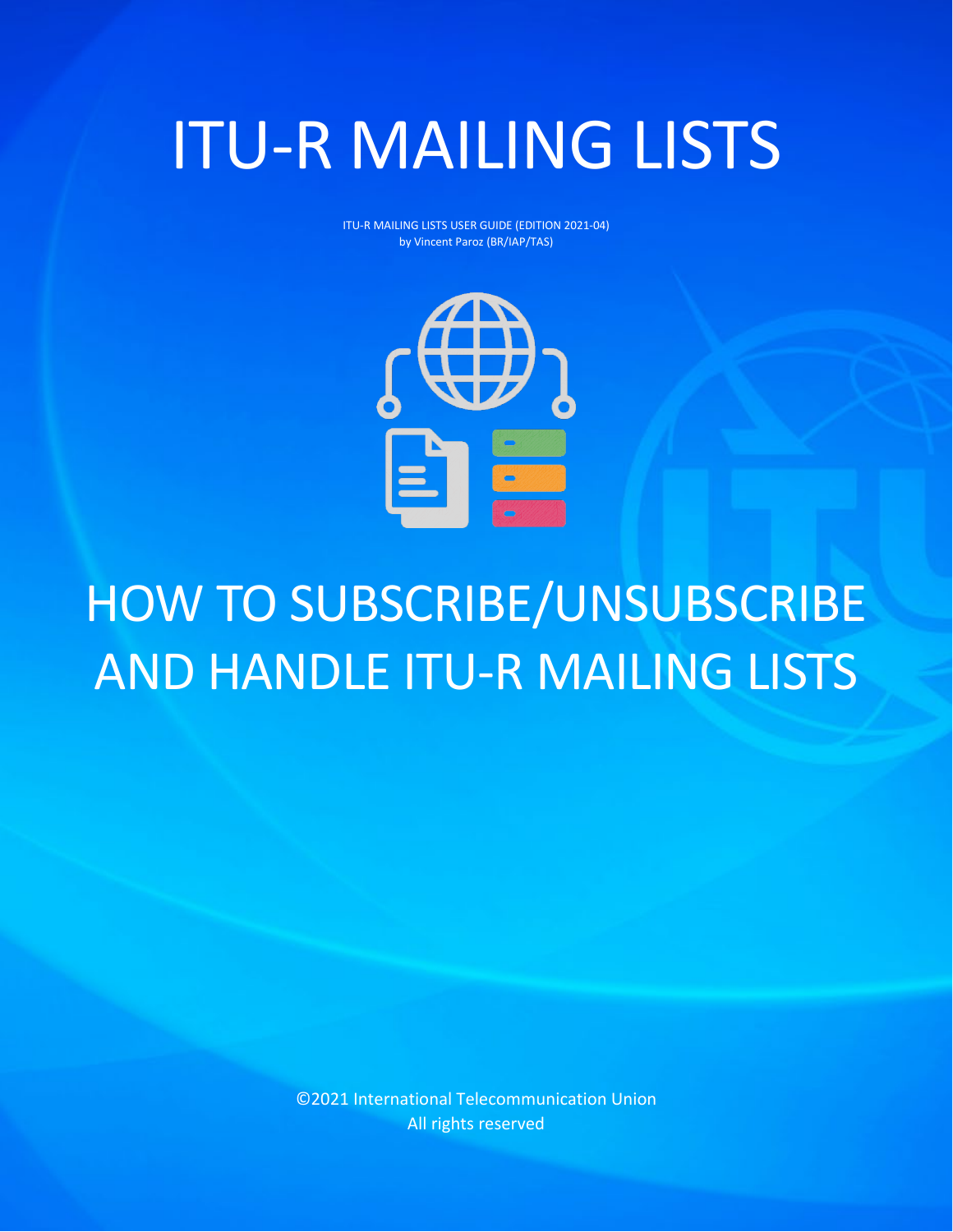## Introduction

Mailing lists are used by the various ITU-R working parties and their subordinate groups to facilitate work by correspondence between meetings. As there is no automatic subscription to the lists, you will need to request subscription to the lists yourself.

## Editorial note

This user guide is subject to be supplemented by further explanations if necessary.

## **Prerequisites**

- Only authenticated ITU users can view the list of mailing lists and request for subscription.
- You will be prompted to sign in if not yet authenticated.
- If you do not yet have an [ITU](https://www.itu.int/en/ties-services/Pages/login.aspx) user account, you are kindly requested to create one through the ITU [user account](https://www.itu.int/en/ties-services/Pages/login.aspx) services by selecting "I am a new user", filling the requested fields, and following the instructions until the process completes.

## **Display**

Columns that require further clarification:

- ToR: Terms of reference
- Share: Access to the shared documents and files (share library)
- Conversation history: Access to the email exchanges archives (including attachments if any)

|                                                            |                                          | active   archived                                                                                         |                                                                |            |              |                                |                           |
|------------------------------------------------------------|------------------------------------------|-----------------------------------------------------------------------------------------------------------|----------------------------------------------------------------|------------|--------------|--------------------------------|---------------------------|
| <b>Group</b>                                               | <b>Mailing list</b>                      | <b>Title</b>                                                                                              | <b>Chairman/Rapporteur</b>                                     | <b>ToR</b> | <b>Share</b> | <b>Conversation</b><br>history | Subscribe/<br>unsubscribe |
| <b>ACTIVE SUBSCRIPTIONS</b>                                |                                          |                                                                                                           |                                                                |            |              |                                |                           |
| $ITU-R > Study$<br>Groups $>$ SG 4 $>$<br>WP <sub>4B</sub> | rwp4b@lists.itu.int<br>a                 | ITU-R Working Party 4B (WP 4B)                                                                            |                                                                |            | b            | 罓                              | 「→                        |
| <b>PENDING SUBSCRIPTIONS</b>                               | 2                                        |                                                                                                           |                                                                |            |              |                                |                           |
| $ITU-R > Study$<br>Groups $>$ SG 4 $>$<br>WP <sub>4B</sub> | $rwp4b-$<br>aad@lists.itu.int            | ITU-R Working Party 4B (WP 4B) - Acronyms,<br>Abbreviations and Definitions                               | chairman: David Weinreich<br>david.weinreich@globalstar.com    |            |              | 罓                              | ⊢                         |
| <b>OPEN FOR SUBSCRIPTION</b>                               | 3                                        |                                                                                                           |                                                                |            |              |                                |                           |
| $ITU-R > Study$<br>Groups $>$ SG 4 $>$<br>WP <sub>4B</sub> | rwp4b-cq-<br>ngat@lists.itu.int          | ITU-R Working Party 4B (WP 4B) -<br>Correspondence Group on Next Generation<br><b>Access Technologies</b> | chairman : Fernando Carrillo<br>Fernando.Carrillo@echostar.com |            | г¬           | 罓                              | →⊺                        |
| $ITU-R > Study$<br>Groups $>$ SG 4 $>$<br>WP <sub>4B</sub> | rwp4b-imt-adv-sat-<br>eval@lists.itu.int | ITU-R Working Party 4B (WP 4B) - IMT-<br>Advanced-Satellite evaluation                                    |                                                                |            |              | 罓                              | →⊺                        |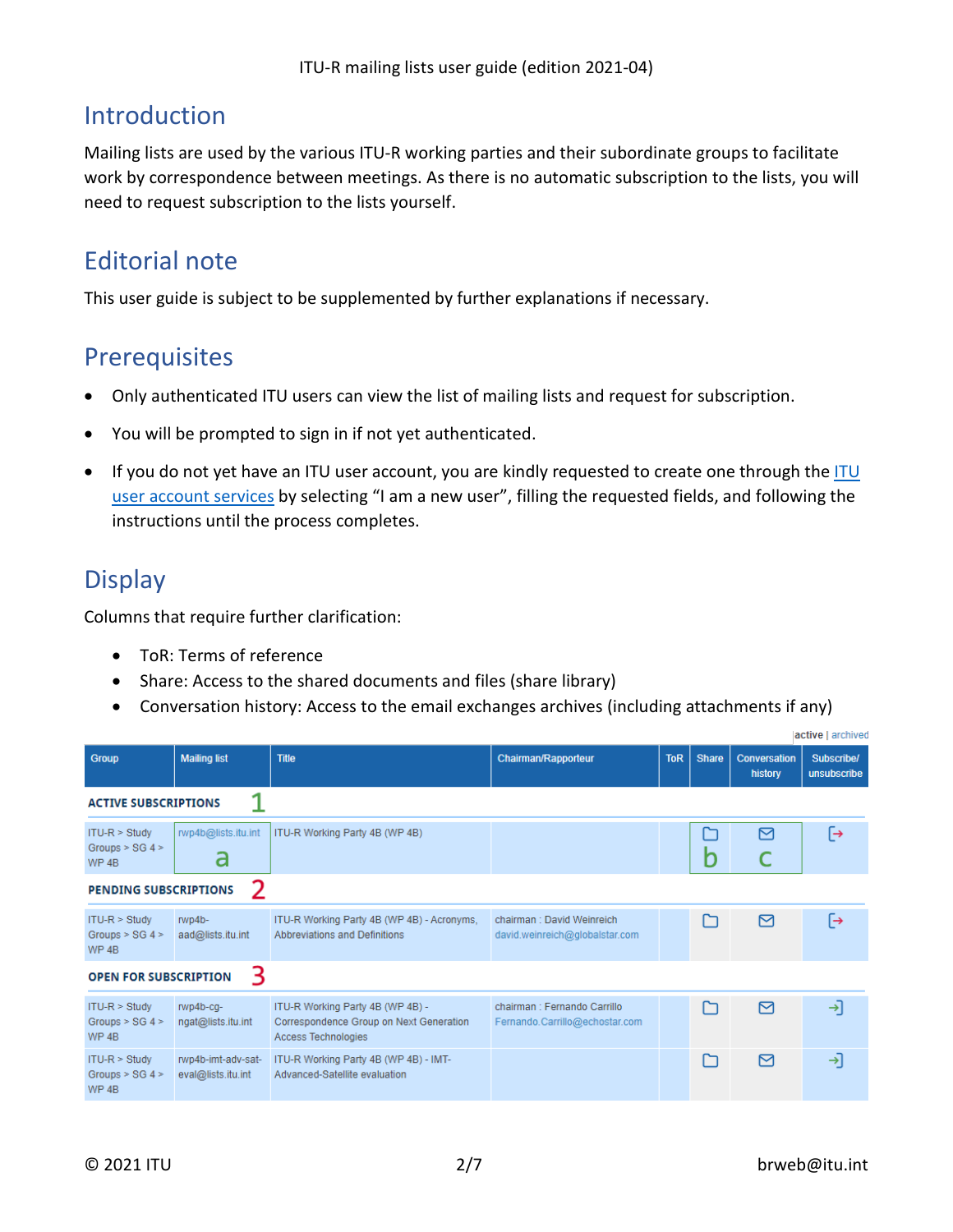- 1. Active subscriptions (appearing if any)
- 2. Pending subscriptions (appearing if any)
- 3. Open for subscription (appearing if any)

The following actions are restricted to subscribers only:

- a) send and receive emails
- b) access to the share library
- c) view conversation history

## Subscription process

Authenticated ITU users from ITU Member States, ITU-R Sector Members, Associates (to the relevant Study Group), and Academia, can subscribe to any ITU-R mailing lists with the status "open for subscription" as follows:

1. Click on the subscribe icon of the mailing list you want to subscribe to:

| <b>Group</b>                                               | <b>Mailing list</b> | <b>Title</b>                                       | <b>Chairman/Rapporteur</b> | <b>ToR</b> | <b>Share</b> | <b>Conversation</b><br>history                         | Subscribe/<br>unsubscribe |
|------------------------------------------------------------|---------------------|----------------------------------------------------|----------------------------|------------|--------------|--------------------------------------------------------|---------------------------|
| <b>OPEN FOR SUBSCRIPTION</b>                               |                     |                                                    |                            |            |              |                                                        |                           |
| $ITU-R > Study$<br>Groups $>$ SG 4 $>$<br>WP <sub>4B</sub> |                     | rwp4b@lists.itu.int ITU-R Working Party 4B (WP 4B) |                            |            |              | $\triangleright$<br>Subscribe to 'rwp4b@lists.itu.int' | $\rightarrow$             |

#### 2. You will be prompted to confirm your subscription request:

Are you sure you want to subscribe to the mailing-list 'rwp4b@lists.itu.int'?



3. After confirmation, you will then be notified when the process is successfully completed:

You have successfully subscribed to the mailing-list 'rwp4b@lists.itu.int'!



Note: Please contact [brweb@itu.int](mailto:brweb@itu.int) in case of any unexpected error.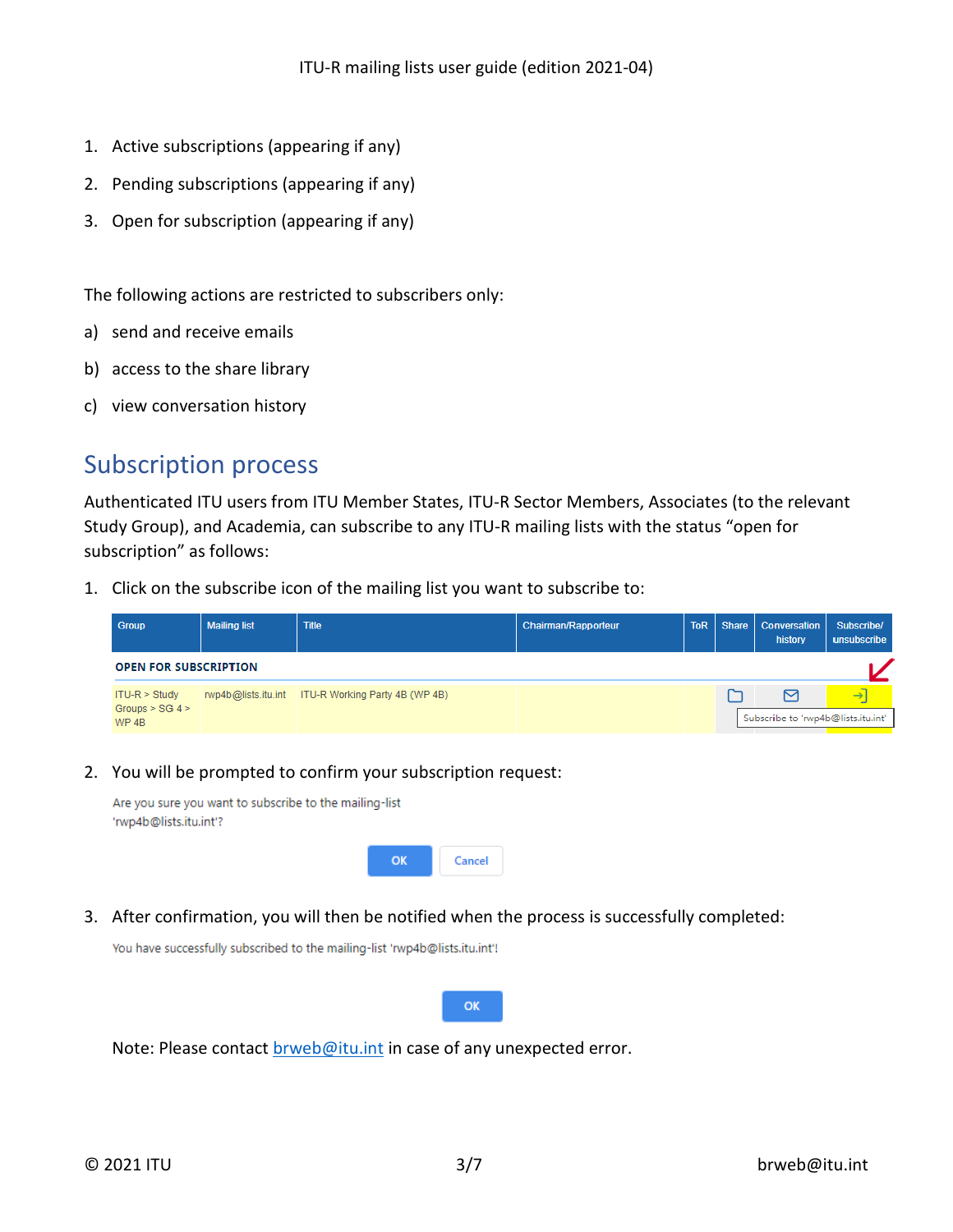a) If you are an authenticated ITU user as mentioned above, and the mailing list is opened for subscription to all those authenticated ITU users, your subscription request will be automatically accepted, and the mailing list to which you have just subscribed will appear under "active subscriptions":

| Group                                                      | <b>Mailing list</b> | <b>Title</b>                                       | <b>Chairman/Rapporteur</b> | <b>ToR</b> | Share   Conversation<br>history | Subscribe/<br>unsubscribe |
|------------------------------------------------------------|---------------------|----------------------------------------------------|----------------------------|------------|---------------------------------|---------------------------|
| <b>ACTIVE SUBSCRIPTIONS</b>                                |                     |                                                    |                            |            |                                 |                           |
| $ITU-R > Study$<br>Groups $>$ SG 4 $>$<br>WP <sub>4B</sub> |                     | rwp4b@lists.itu.int ITU-R Working Party 4B (WP 4B) |                            |            | м                               | ∣→                        |

b) Otherwise, your request will appear under "pending subscriptions" to be reviewed:

| Group                                                      | <b>Mailing list</b> | <b>Title</b>                                       | <b>Chairman/Rapporteur</b> | <b>ToR</b> | Share | <b>Conversation</b><br>history | Subscribe/<br>unsubscribe |
|------------------------------------------------------------|---------------------|----------------------------------------------------|----------------------------|------------|-------|--------------------------------|---------------------------|
| <b>PENDING SUBSCRIPTIONS</b>                               |                     |                                                    |                            |            |       |                                |                           |
| $ITU-R > Study$<br>Groups $>$ SG 4 $>$<br>WP <sub>4B</sub> |                     | rwp4b@lists.itu.int ITU-R Working Party 4B (WP 4B) |                            |            |       | 罓                              | ⊢                         |

A notification will be sent to you only once your subscription request has been approved or rejected:

• Your request has been approved:

Dear Delegate, your subscription to - ITU > ITU-R > Study Groups > SG [x] (> WP [y]) > [mailing-list name] has been approved.

• Your request has been rejected:

Dear Delegate, your subscription to - ITU > ITU-R > Study Groups > SG [x] (> WP [y]) > [mailing-list name] has been rejected. Please contact rsgmlists@itu.int if you need further clarification.

Note: If your request is rejected, a contact email address [\(rsgmlists@itu.int\)](mailto:rsgmlists@itu.int) is mentioned in the notification if you need further clarification.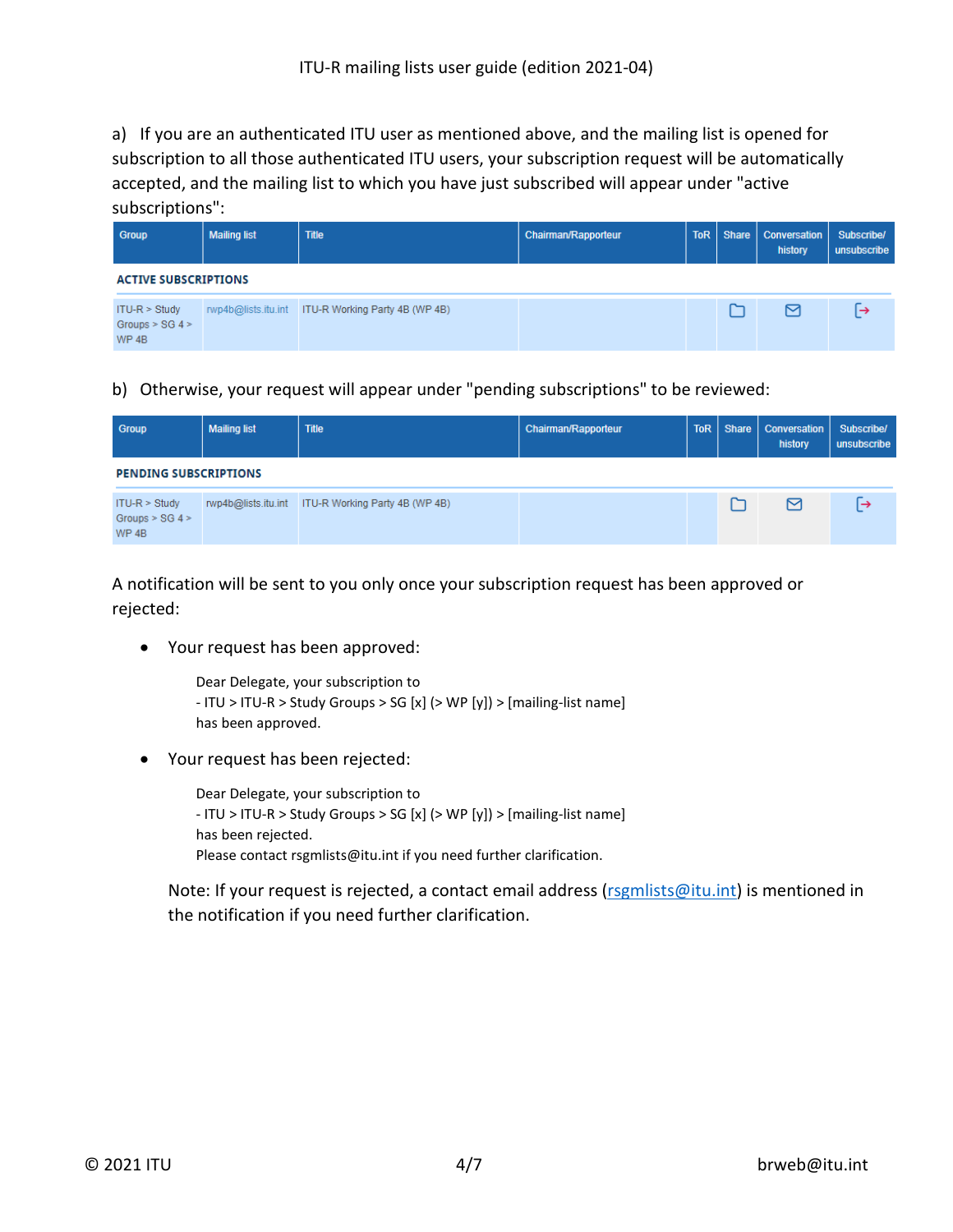## Conversation history

You can access to email exchanges archives (including attachments if any) by clicking on the email icon of the relevant mailing list:

| Group                                                 | <b>Mailing list</b> | Title                                              | Chairman/Rapporteur |  | ToR   Share   Conversation  <br>history | Subscribe/<br>unsubscribe |
|-------------------------------------------------------|---------------------|----------------------------------------------------|---------------------|--|-----------------------------------------|---------------------------|
| <b>ACTIVE SUBSCRIPTIONS</b>                           |                     |                                                    |                     |  |                                         |                           |
| $ITU-R > Study$<br>Groups $>$ SG 4 $>$<br><b>WP4B</b> |                     | rwp4b@lists.itu.int ITU-R Working Party 4B (WP 4B) |                     |  | 罓                                       | [→                        |

#### **Remark**

As no single sign-on scheme has been applied to the mailing lists server, you will be prompted to sign in if not yet authenticated:

| $(\ast)$ ERROR (arc) - Authorization rejected. Maybe you forgot to log in?       |  |
|----------------------------------------------------------------------------------|--|
| Close this message and click on the button "login" at the top right-hand corner: |  |

| KO | A Home | Q Search for List(s) $\qquad$ Q Support TIES Account List Subscription |  | $\blacksquare$ $\blacksquare$ $\blacksquare$ |
|----|--------|------------------------------------------------------------------------|--|----------------------------------------------|
|    |        |                                                                        |  |                                              |

Note: If you just became subscriber of the relevant mailing list, and you still get rejected after having signed in, this means your subscription has not yet been synced to the mailing list server, so you need to try again later.

#### **Conversation history sample**

 $[2020]01]02]03]04]05]06]07]08]09]10]11]12]$  $(2021)01020304050607080910112)$ 2021/03 2 mails Chronological  $\int$  Thread  $\int$  <<  $\int$  ( <  $\int$  page 1/1( >  $\int$  >>  $\Box$  Re: Test, vincent.paroz, 03/31/2021

 $\Box$  RE: Test, Paroz, Vincent, 03/31/2021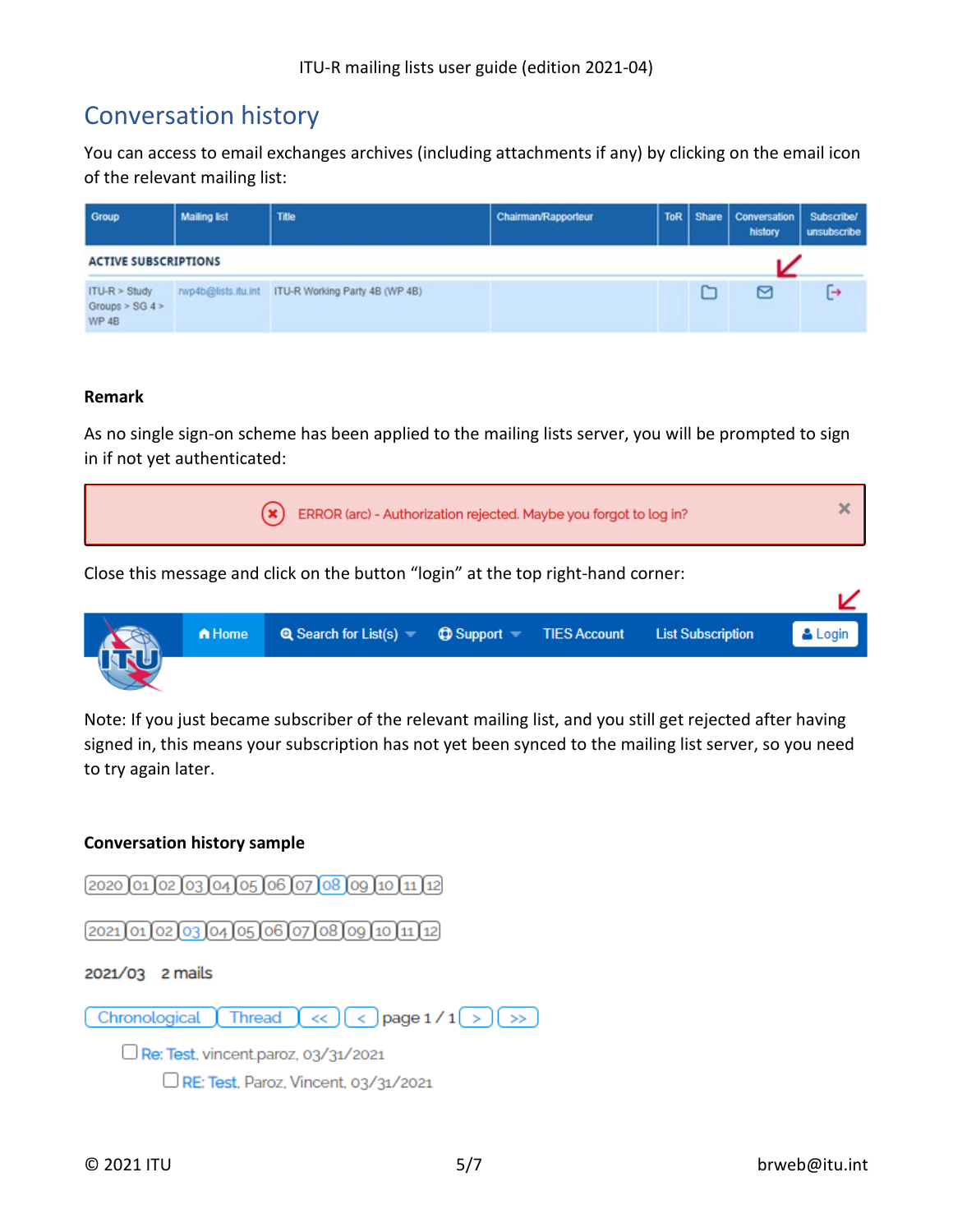## Sending messages

#### **New message**

To draft/send a new message to subscribers of a mailing list, you can click on the mailing list email address of any of your active subscriptions from the column "mailing list" and the mail app set by default in your operating system will automatically be launched, or directly from your favorite email client (e.g. Outlook).

#### **Reply to a message**

You can either reply from your favorite email client where you have received the message you want to reply to, or from the email exchanges archives (conversation history):

| Group                                           | <b>Mailing list</b> | <b>Title</b>                                       | Chairman/Rapporteur |          | ToR   Share   Conversation  <br>history | <b>Subscribe/</b><br>unsubscribe |
|-------------------------------------------------|---------------------|----------------------------------------------------|---------------------|----------|-----------------------------------------|----------------------------------|
| <b>ACTIVE SUBSCRIPTIONS</b>                     |                     |                                                    |                     |          |                                         |                                  |
| $ITU-R > Study$<br>Groups $>$ SG 4 $>$<br>WP 4B |                     | rwp4b@lists.itu.int ITU-R Working Party 4B (WP 4B) |                     | <u>_</u> | м                                       | [→                               |

## Share

You can access the shared documents and files (one share library per mailing list) by clicking on the folder icon of the relevant mailing list:

| Group                                           | <b>Mailing list</b> | Title                          | Chairman/Rapporteur |  | ToR Share   Conversation   Subscribe/<br>history | unsubscribe |
|-------------------------------------------------|---------------------|--------------------------------|---------------------|--|--------------------------------------------------|-------------|
| <b>ACTIVE SUBSCRIPTIONS</b>                     |                     |                                |                     |  |                                                  |             |
| $ITU-R > Study$<br>Groups $>$ SG 4 $>$<br>WP 4B | rwp4b@lists.itu.int | ITU-R Working Party 4B (WP 4B) |                     |  | ↖                                                | ſ→          |

## Unsubscribe process

1. Click on the unsubscribe icon of the mailing list you want to unsubscribe from:

| <b>Group</b>                                               | <b>Mailing list</b> | <b>Title</b>                                       | <b>Chairman/Rapporteur</b> | ToR | Share   Conversation<br>history             | Subscribe/<br>unsubscribe |
|------------------------------------------------------------|---------------------|----------------------------------------------------|----------------------------|-----|---------------------------------------------|---------------------------|
| <b>ACTIVE SUBSCRIPTIONS</b>                                |                     |                                                    |                            |     |                                             |                           |
| $ITU-R > Study$<br>Groups $>$ SG 4 $>$<br>WP <sub>4B</sub> |                     | rwp4b@lists.itu.int ITU-R Working Party 4B (WP 4B) |                            |     | 罓<br>Unsubscribe from 'rwp4b@lists.itu.int' | $\rightarrow$             |